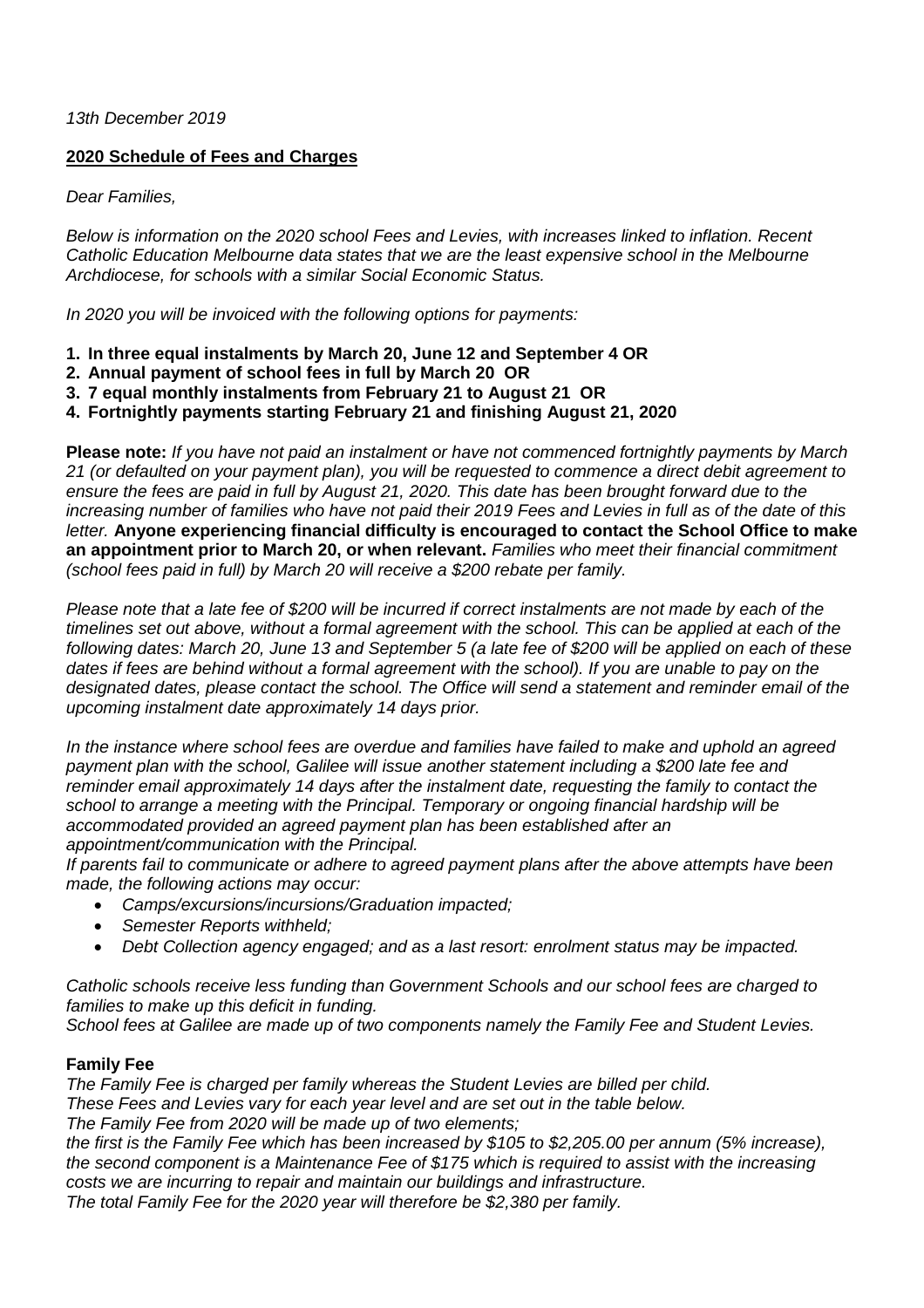## **Student Levies**

*Levies are charged for various activities undertaken during the school year. These Levies are per child, not per family.* 

*Levies are spent directly on the children's needs for curriculum such as: texts, art materials, photocopying, excursions, diaries, camp and swimming. As children in each level participate in different programs the levies may vary for different year levels.*

*The Fees and Levies for 2020 have been varied from last year to allow for inflation. The Student Levies have been increased to induce the cost of updating our technology. Furthermore, 2020 will see us introduce a \$20 Wellbeing Levy to cover costs of incursions and supportive programs. We are also introducing a lifesaving programme for all students in year 2 and above. The cost of this initiative starts at \$10 for year 2 and increases to \$50 per student for years 5 & 6. This extra cost plus the \$20 increase for IT improvements and general inflation, explain the increase in the student levies. Prompt payment of school fees allows us to continue to purchase resources for the students and fund school-based programs.*

*The Year 6 Rugby Top will not be charged as part of the fee and billing process, but rather paid by the Year 6 families at the time of ordering.*

*On the following page is an itemised list of the Levies for each year level.*

*Yours sincerely,*

*Mr. Simon Millar*